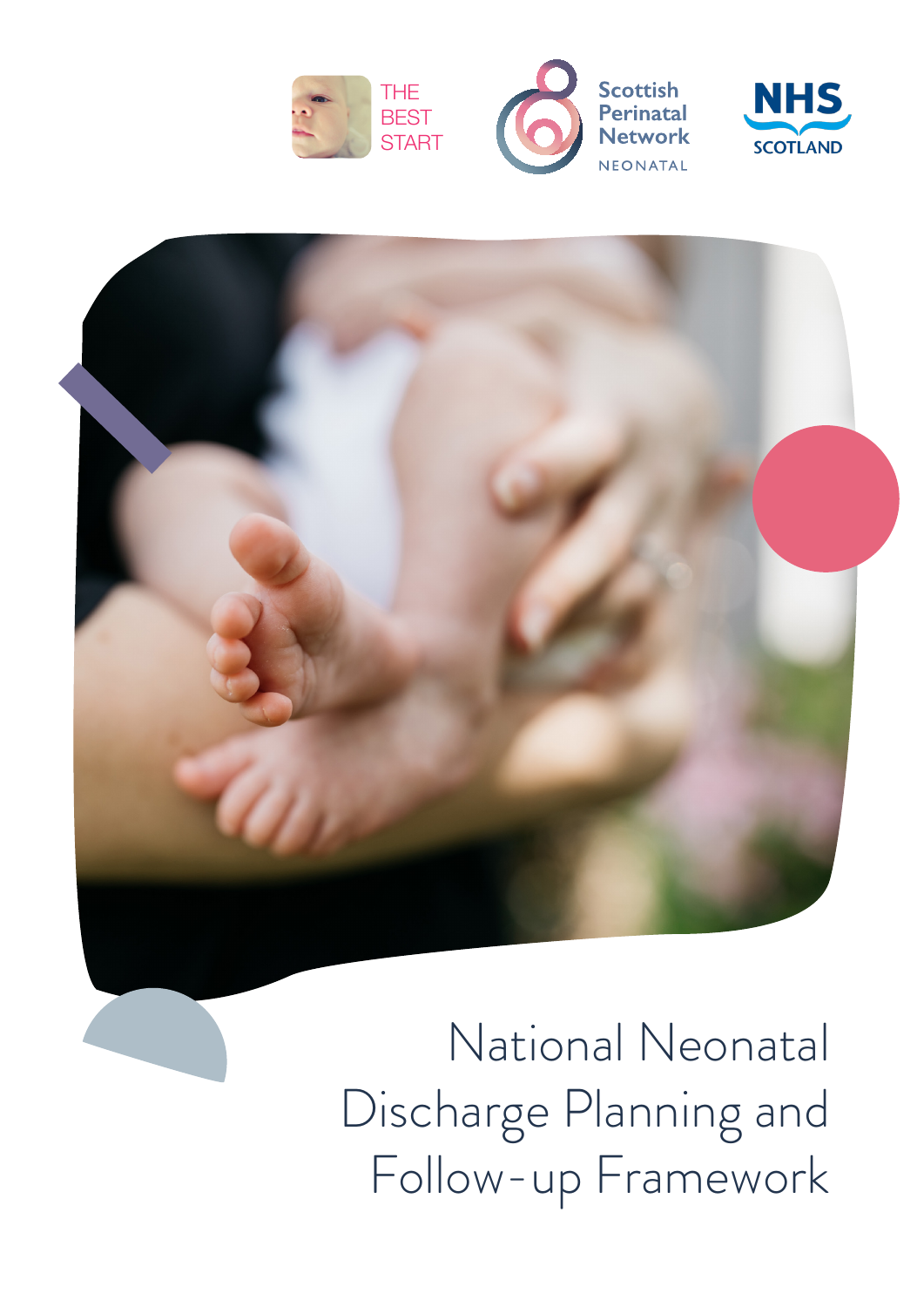# **Principles of Discharge Planning and Neonatal Follow Up A Framework**

Version1.0

November 2019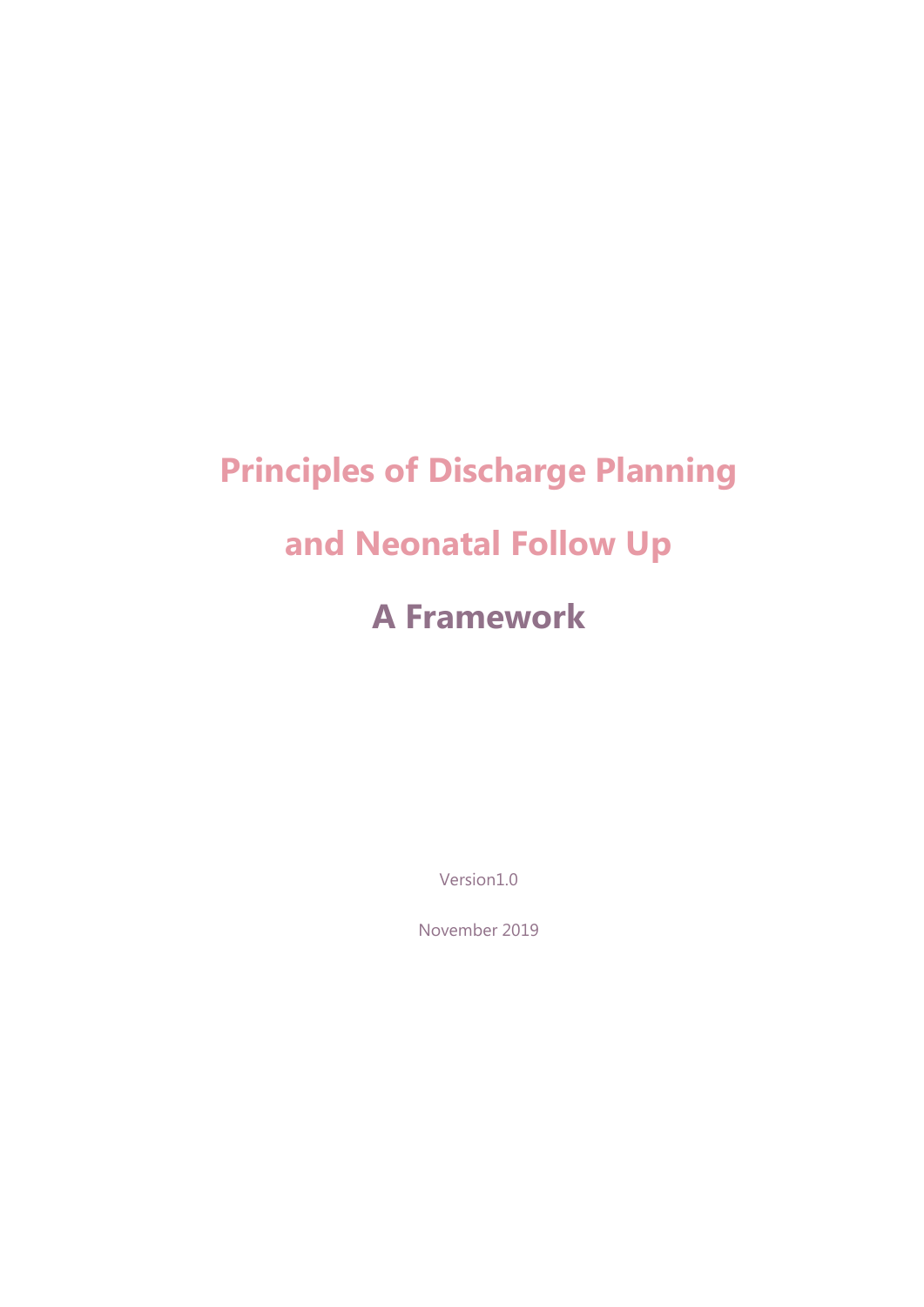## **Contents**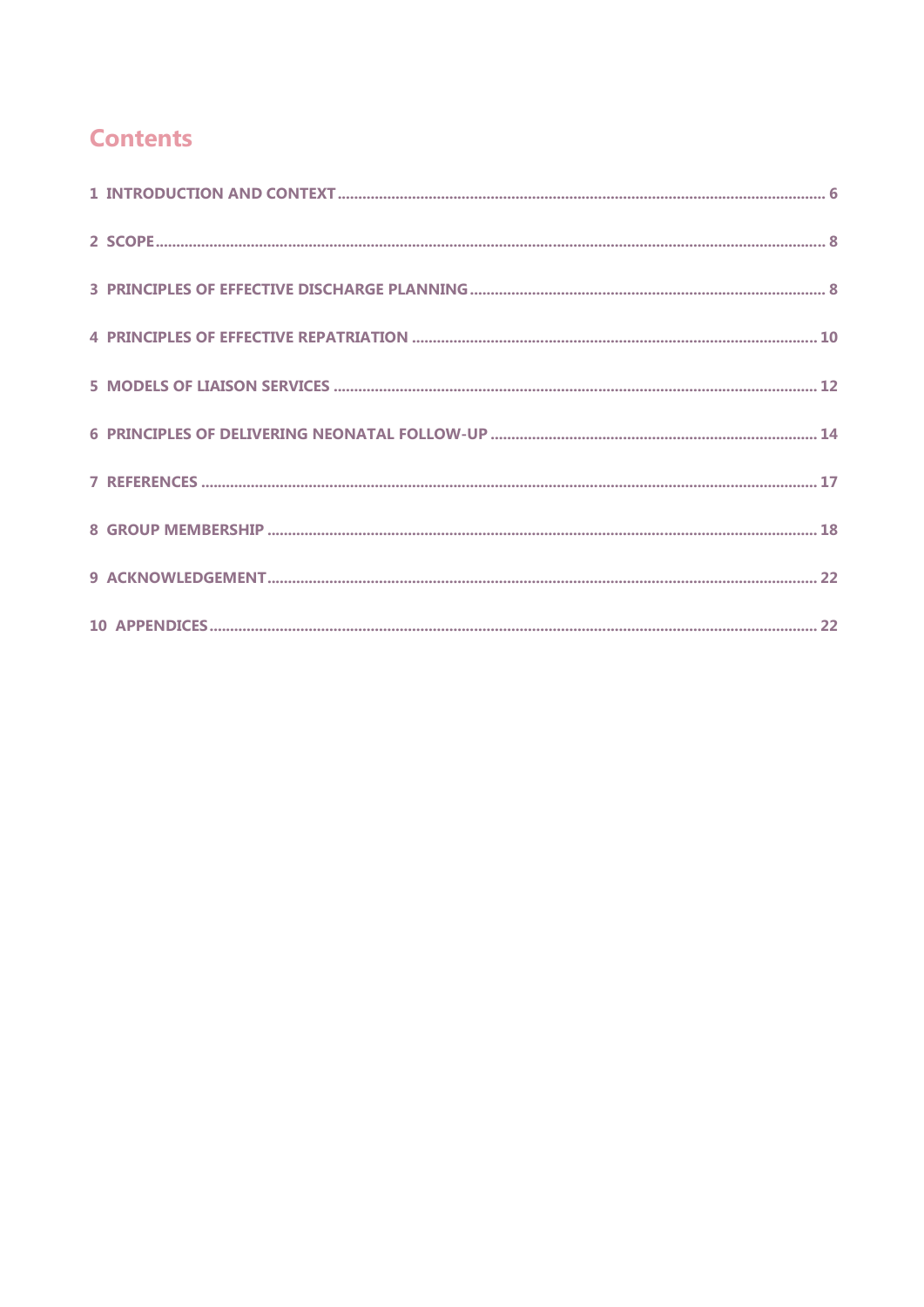### **1 Introduction and Context**

The review of neonatal and maternity services across NHS Scotland recognised that many babies requiring special care could be discharged home earlier if appropriate neonatal/community services were in place and highlighted that significant variance existed across NHS Scotland.

As some aspects of neonatal care will be required to be delivered in fewer Neonatal Intensive Care Units (NICUs) whilst ensuring families receive as much care and follow-up as possible as close to home, the review also recognised the importance of a consistent approach to repatriation across neonatal services.

Additionally, the review noted that neonatal care should continue after the baby is discharged home and recommended that a consistent follow up process, supported by clear guidelines should be developed to support families at home. This resulted in specific recommendations relating to discharge planning and neonatal follow-up being included within the review report *The Best Start: A Five-Year Forward Plan for Maternity and Neonatal Services in Scotland* (Scottish Government, 2017).

The National Discharge Planning Group Chaired by Dr Morag Campbell, NHS GG&C, and Ms Alison Wright, NHS Tayside, was convened on behalf of the Perinatal Group of Best Start in April 2018 to consider the actions required to fulfil recommendations 47, 48 and 49 of Best Start and to develop a Framework for Practice reporting back to the Perinatal Group and thereafter to the Implementation Board of Best Start.

The Group included multi-disciplinary representation from each Health Board across NHS Scotland with membership specifically targeted at individuals directly involved is this aspect of neonatal care. Recognising the pivotal role of Health Visitors and the need to align with GIRFEC principles representation from Health Visiting colleagues was also secured and comprehensive feedback obtained via the Health Visitors Leads Network.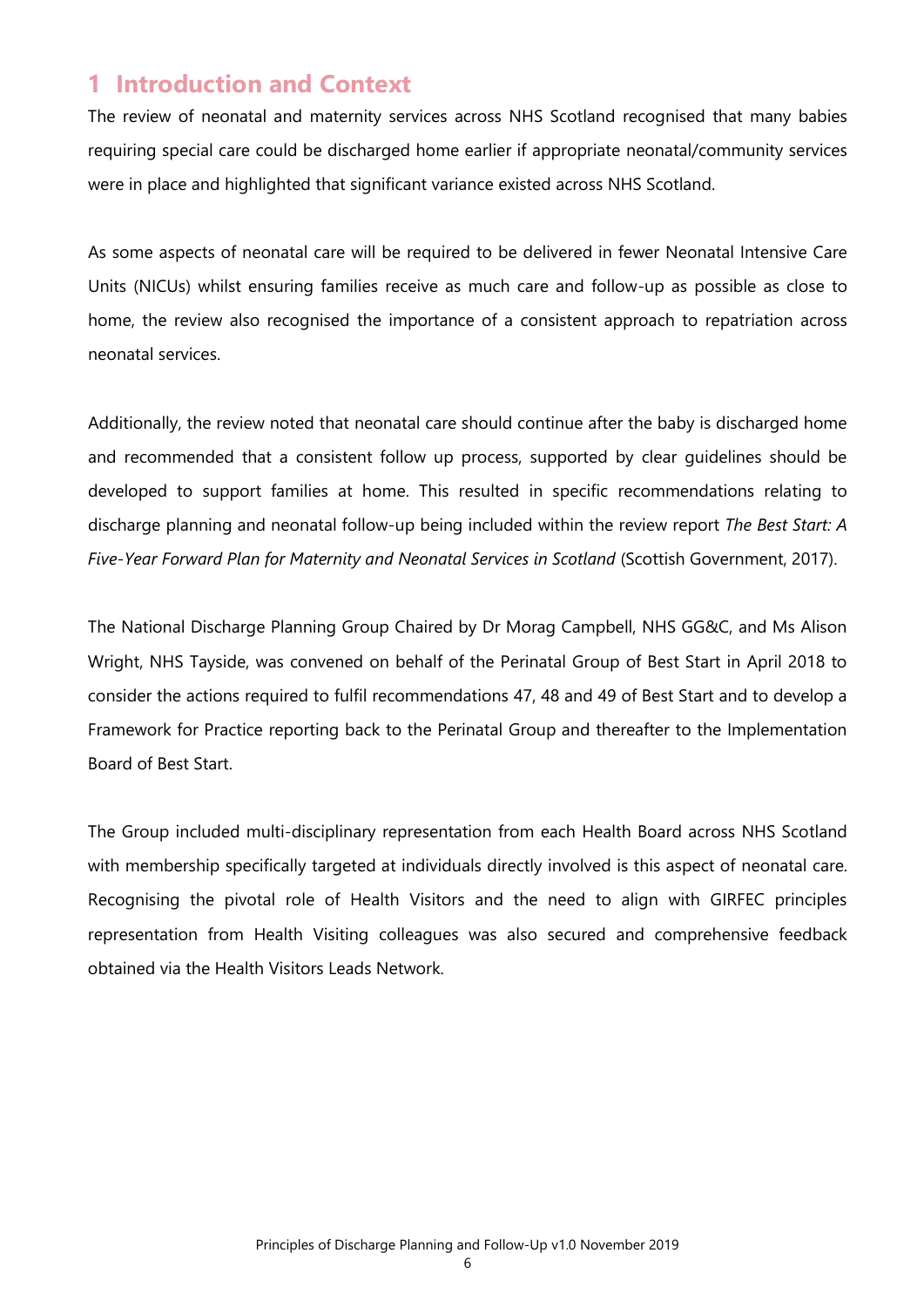Four subgroups were identified to contribute to this framework:

- 1. Discharge Planning
- 2. Repatriation
- 3. Models of Liaison
- 4. Follow–Up

Two well-attended workshops took place to progress this framework with subsequent stakeholder consultation prior to the compilation off this framework.

This Framework describes the overarching principles to support the delivery of the specific recommendations within Best Start. A number of appendices are included to support implementation, sharing of resources and consistency of practice. It is envisaged that Health Boards and individual units will use this framework to support local service delivery recognising that some variation will occur as a consequence of demographics, and geography.

The National Neonatal Network will support units in the implementation of these principles highlighting progress as well as areas of on-going challenge by interval audit. The National Neonatal Network will also be responsible for hosting the accompanying resources and parental information to support the implementation of this framework.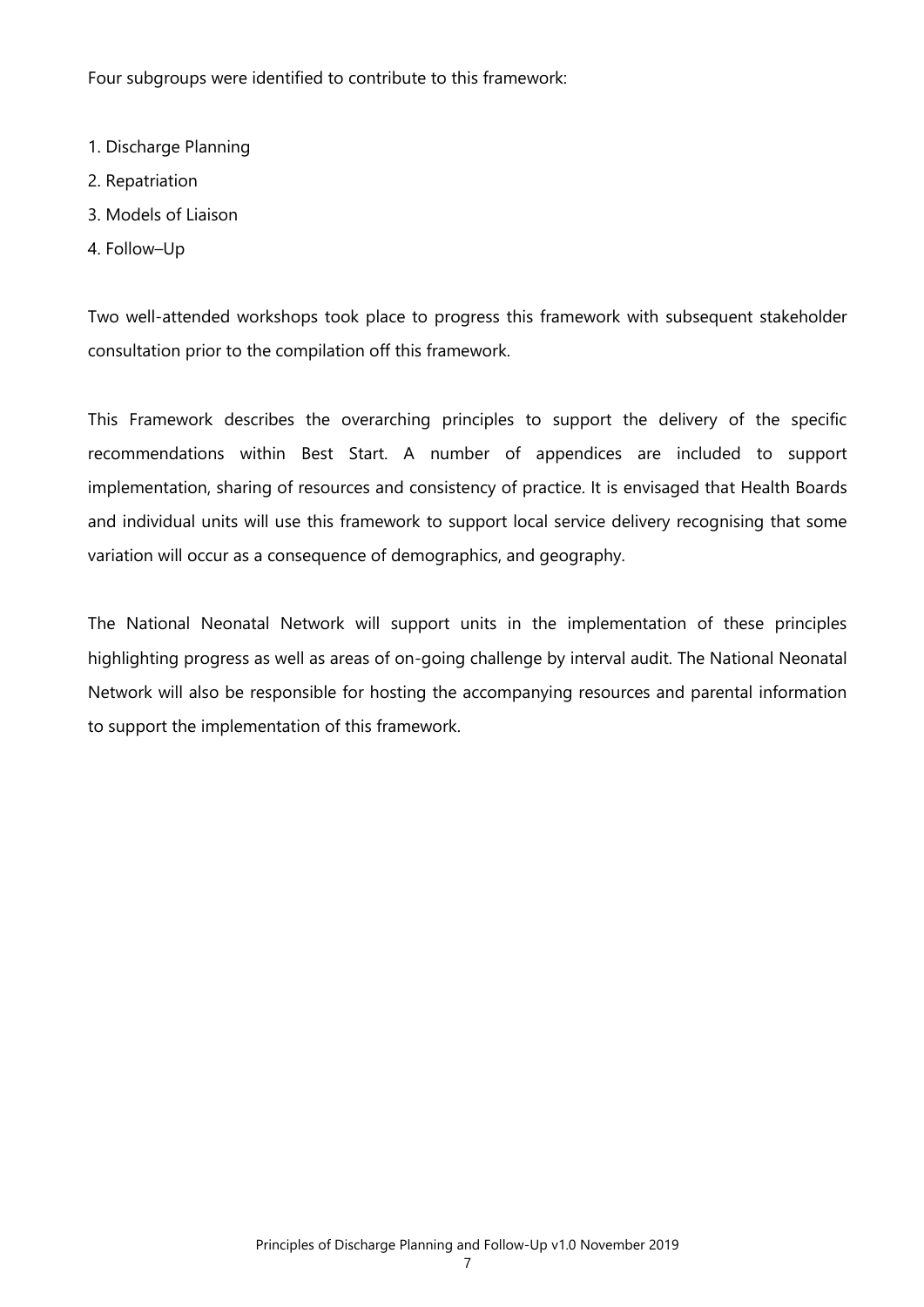## **2 Scope**

This framework is applicable to all neonatal units and the National Neonatal Transport Service within NHS Scotland. Given the range of possible discharge destinations from neonatal care and acknowledging the key role of Health Visitors the content of this framework is also applicable to Paediatric Services and Health Visitors across Scotland.

## **3 Principles of Effective Discharge Planning**

Discharge is not an isolated event; it is a continuous process that begins at or soon after admission. Parents / carers should be partners in this process, and parental and infant readiness for discharge should be evaluated regularly throughout. Adopting this approach aims to ensure a safe and timely transition to home, whilst reducing re-admission rates.

#### **Core tenets of effective discharge planning**

 The "3C's" of discharge planning (adapted from *Discharge Planning Report: Best Practice in Transitions of Care*<sup>1</sup> ) are **communication**, **coordination** and **collaboration**.

#### **Communication**

- Units should ensure early, regular and effective communication with:
	- **Parents / nominated carers**
	- Relevant community teams, e.g. community midwives, health visitors, general practitioners, social care
	- Relevant hospital teams, e.g. surgeons, medical specialists, allied health professionals, specialist nursing teams
	- The family's local base hospital
- A provisional discharge date should be identified as soon as feasible by the clinical team and communicated to parents / carers. Parents should be involved in discharge planning alongside the multi-disciplinary team.
- Note that the estimated date of delivery is no longer felt to be an appropriate discharge date for many preterm infants<sup>2</sup>.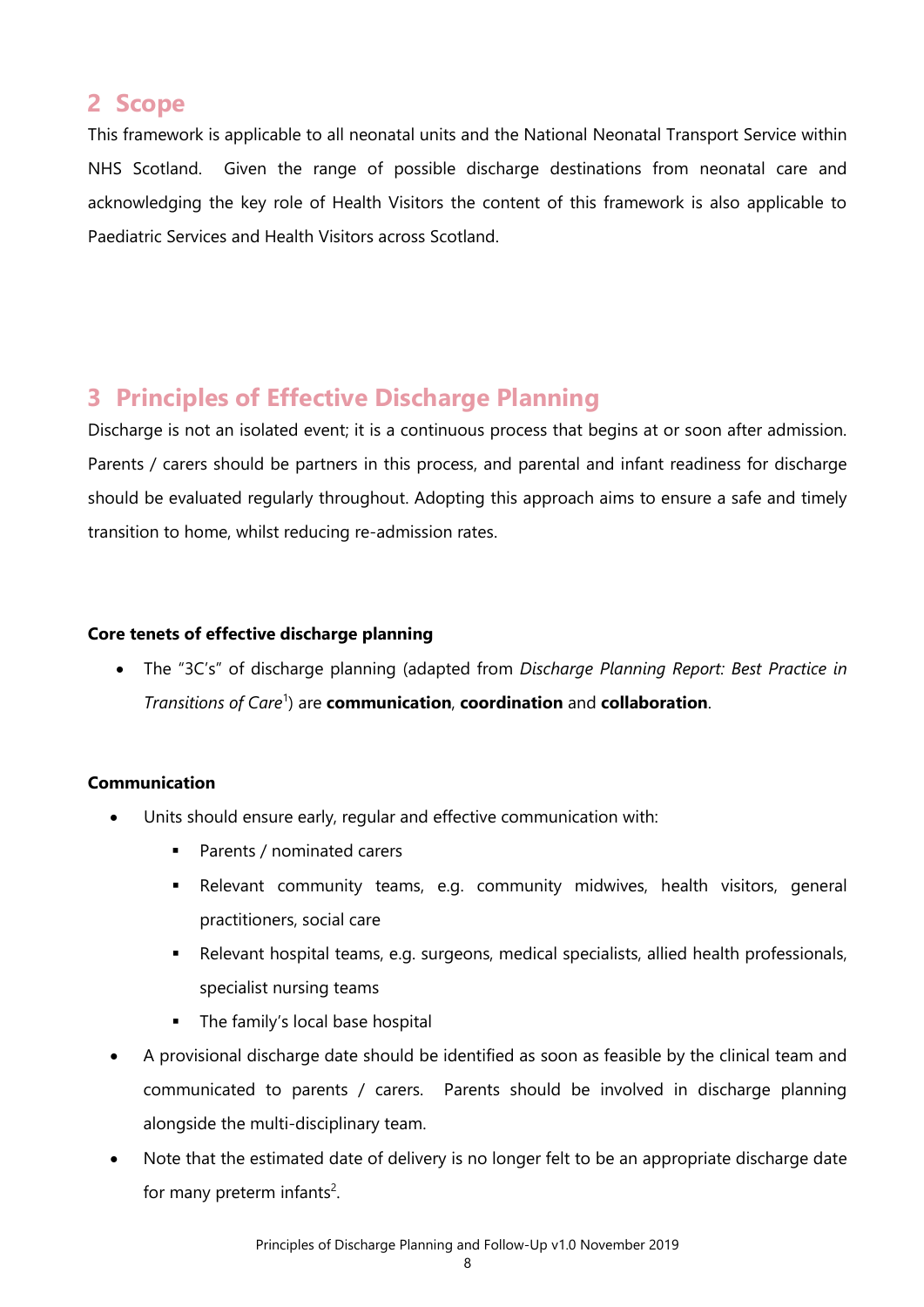- Units should ensure that parents / carers should have the following at discharge:
	- Discharge information leaflet appropriate to the diagnosis for their baby and ongoing care package.
	- A copy of the medical discharge summary.
	- Relevant emergency contact numbers
	- Times and dates of planned follow up
	- Details on accessing a trained healthcare professional for emotional/psychological support during and post discharge.

#### **Coordination & Collaboration**

- Units should ensure that discharge planning involves the family and all relevant teams with proactive sharing of key information.
- All units should adopt a standardised approach (pathway), based on established good practice (*Appendix 1*), which may be adapted to reflect local service delivery.
- All units should ensure processes are in place to allow early identification of those babies who require a more formalised multi-disciplinary team / discharge planning meeting:
	- **Complex medical or surgical needs.**
	- **Safeguarding or psychosocial concerns.**
- All units should have identified discharge planning co-ordinators within neonatal units and collaborative pathways established with local services to prevent avoidable delays in discharge.
- All units should utilise a standardised discharge checklist to ensure that the planning process is completed (*Appendix 2*).
- All units, with support from the National Neonatal Network, should ensure IT infrastructure is in place or developed to facilitate on-going effective information sharing between hospital and community teams.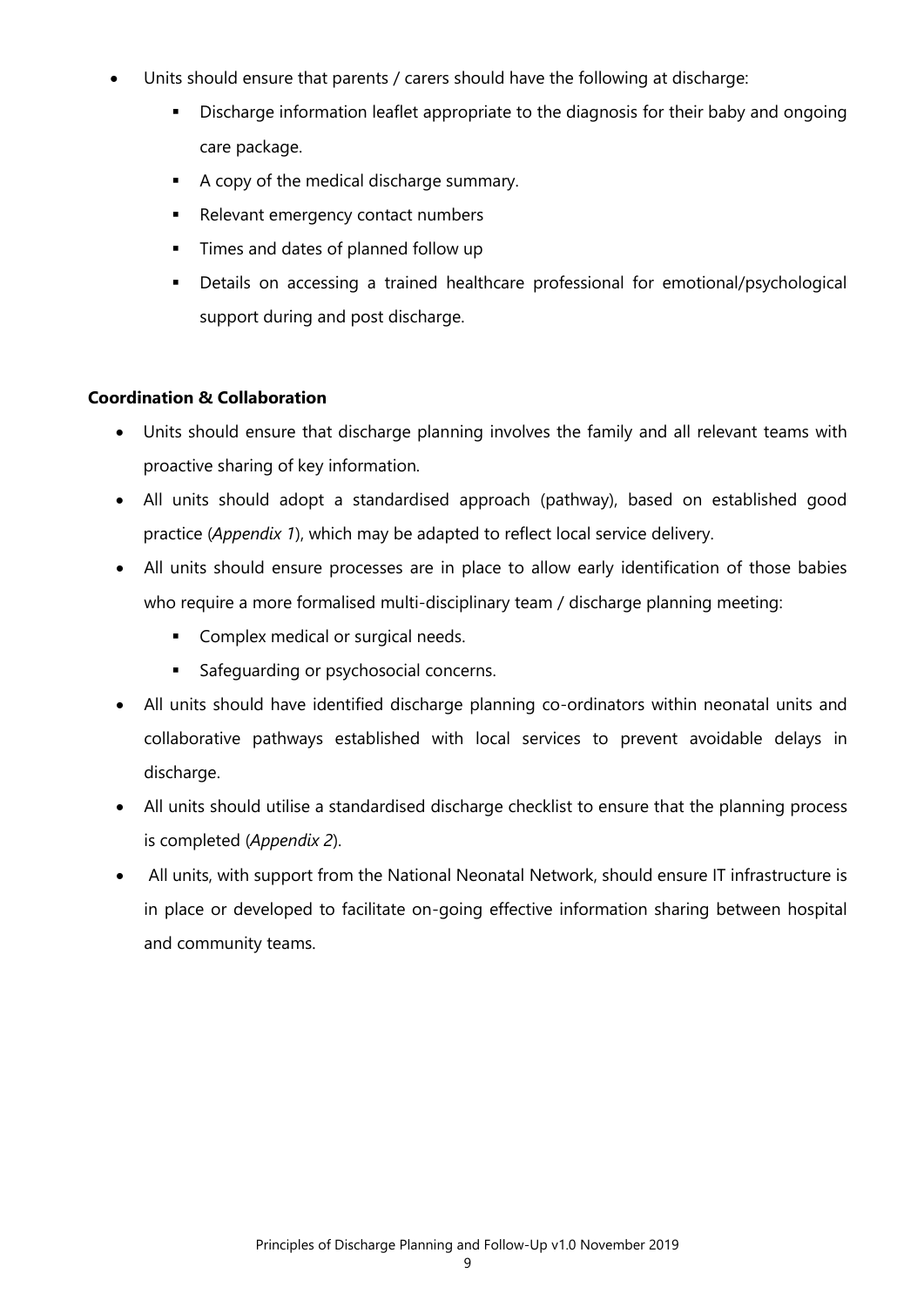## **4 Principles of Effective Repatriation**

'Repatriation' involves the timely return of a baby/babies to their booking unit or to the closest appropriate unit meeting their current care requirements; this may also be to a paediatric ward or a specialised paediatric service. The principles described are applicable regardless of the repatriation destination. Repatriation is integral to the effective delivery of integrated neonatal care across NHS Scotland. To ensure effective, family focused and consistent repatriation across units:

- Neonatal services across Scotland will work collaboratively to deliver these principles to ensure every baby is cared for in the most appropriate unit for their care requirements, underpinned by the philosophy that units work together in a National Neonatal Network, with regular and consistent communication between clinical teams.
- All service users of neonatal care in Scotland should receive standardised written information at the time of initial admission or antenatally where neonatal care is anticipated. This information explains how neonatal care is delivered in NHS Scotland, the concept of the National Neonatal Network, a description of the different types of units and the anticipation of planned repatriation to local units as soon as care requirements allow. This is available from the Scottish Perinatal Network website: perinatalnetwork.scot.
- Individualised assessments of readiness for repatriation must be specific to each baby, recognising the clinical needs, available expertise and facilities and the unit-specific criteria in the preferred Local Neonatal Unit (LNU)/Special Care Unit (SCU).
- Whenever possible multiple births should be repatriated together to minimise separation of families
- Planning should include referral to the Neonatal Transport Team one working day before anticipated repatriation to facilitate planning and workload prioritisation. "Same day" repatriation requests should be reserved solely for capacity emergencies and should be the exception rather than standard practice. All units will follow the agreed national process for arranging repatriation/elective transfers to optimise efficient use of resources and the ScotSTAR team. (*Appendix 3*)
- Ensuring the availability of a maternal bed or a maternal bed within a Transitional Care area should be included within repatriation planning in appropriate cases.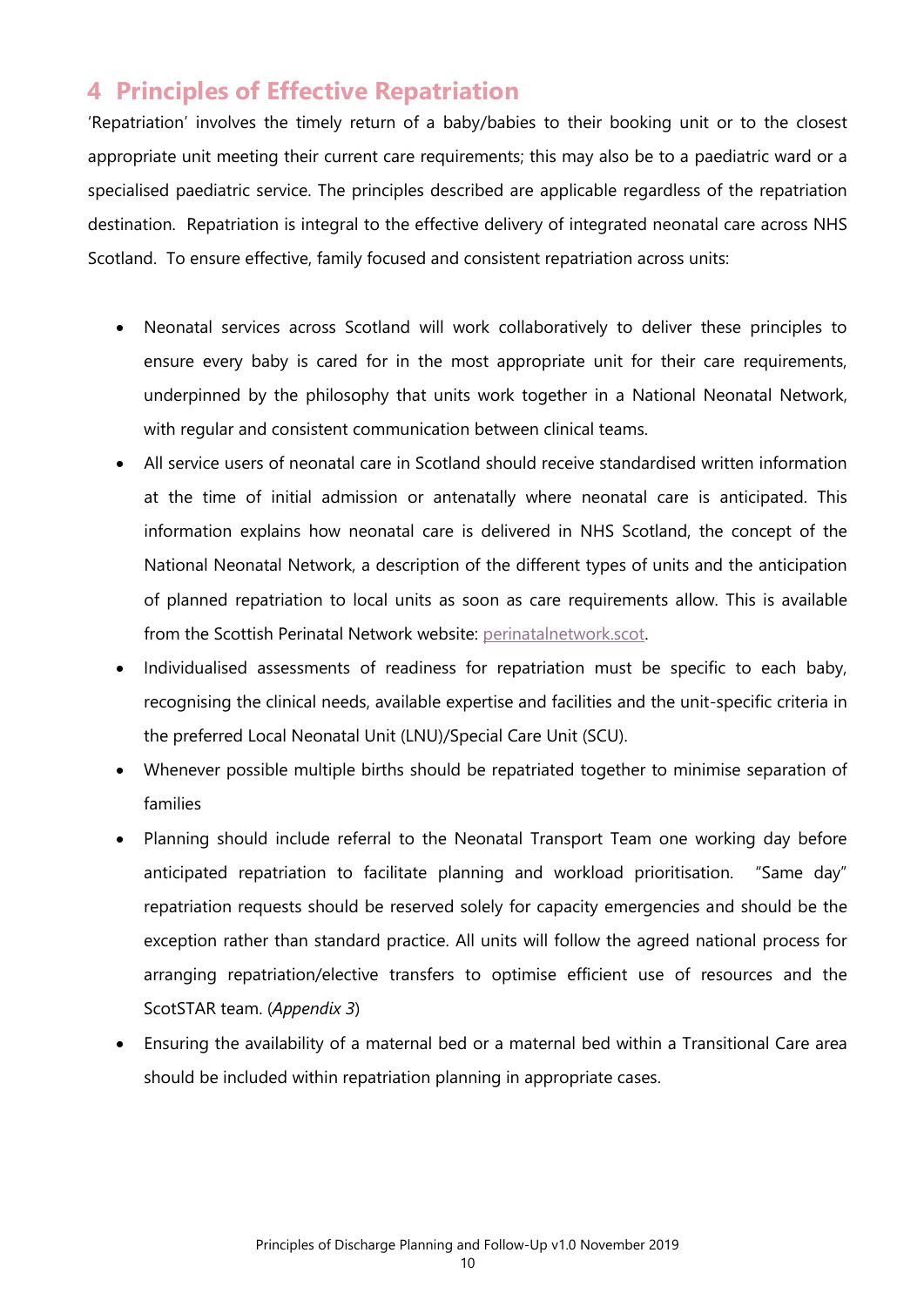- Robust handover processes for the transfer of clinical information are pivotal to underpin this model of neonatal care. Direct communication between clinical staff in both units should occur during this time period to:
	- facilitate the exchange of clinical information including all contacts/teams and support mechanisms involved with the family. This may include ongoing input from specialised nursing teams, psychology input or family support for example.
	- identify any outstanding investigations, timescales for these and responsibilities for communicating results and decisions about future management
	- clearly document plans for follow-up in keeping with the agreed National Framework
	- Summarise the knowledge and expectations parent/carers/family.
- Families should be involved in repatriation discussions occurring between units (e.g. offered the opportunity to be involved in a videoconference (VC) consultation or to visit the receiving unit). Once repatriation has been agreed and scheduled, families should be provided with information about the destination unit and a designated contact within the receiving unit. If the destination unit is unfamiliar to the family, they should be offered a prior visit to the unit and an opportunity to meet the clinical team.
- All units will follow consistent infection prevention and control policies including the clinical risk assessment for microbiological screening on admission and transfer between units, http://www.nipcm.hps.scot.nhs.uk/content-items/clinical-risk-assessment-formicrobiological-screening-on-admission-or-transfer-to-a-neonatal-unit/ (*Appendix 4*)
- There is no requirement for single room isolation following a transfer/repatriation between units unless:
	- There are known CPE risk factors isolation is necessary whilst awaiting screening results
	- There is a current outbreak in the referring unit isolation may be required depending on situation specific advice from IPCT from referring unit.
	- Baby or mother is known to be colonised by a multi-resistant organism –isolation may be required depending on patient specific advice from IPCT from referring unit.
- Receiving units and paediatric services where applicable have a responsibility to create downstream capacity to facilitate the repatriation of a baby within 48-hours of the initial request, to protect NICU capacity for the smallest and sickest babies and to ensure that families are moved closer to home as soon as possible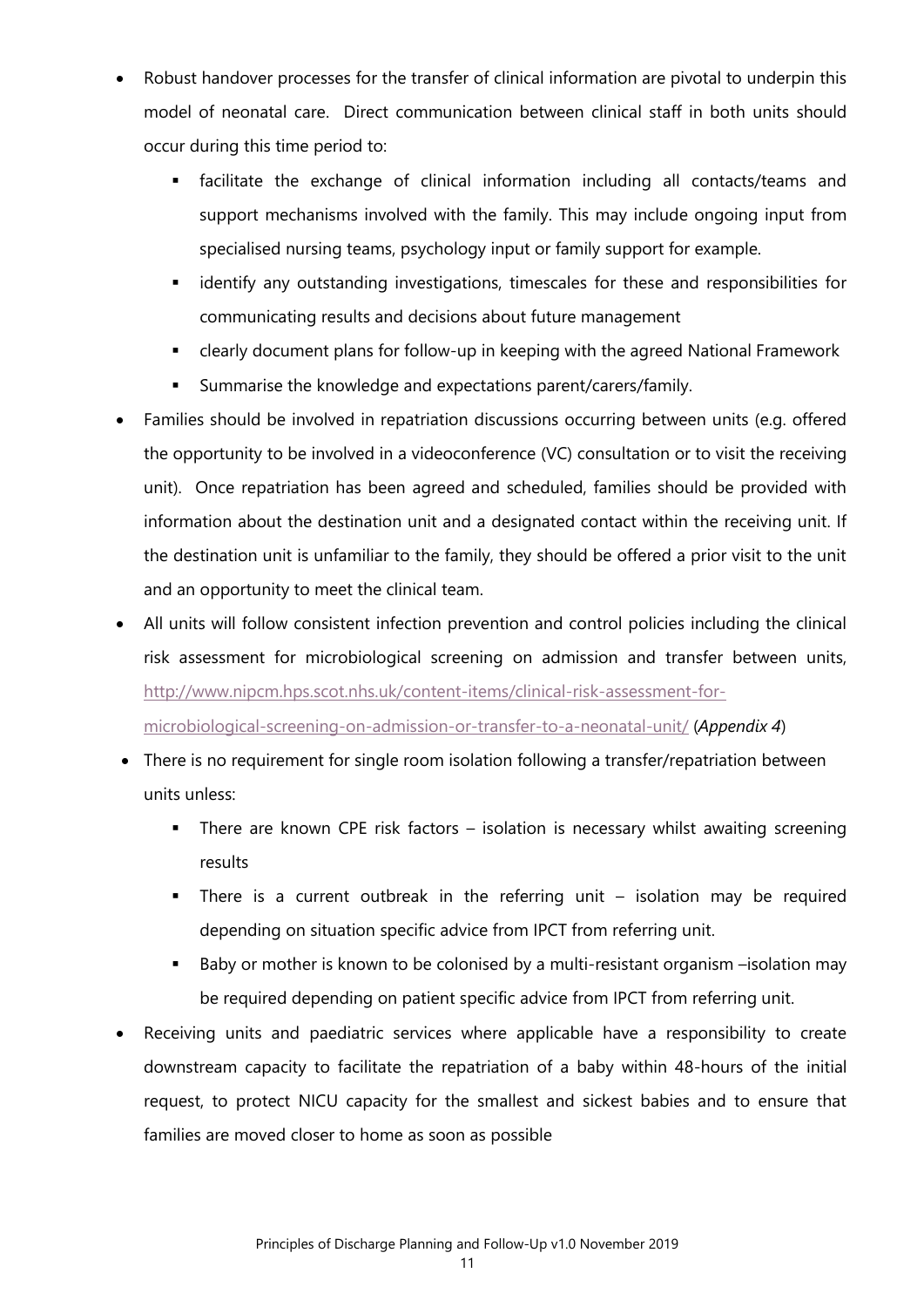• An inability to accept a repatriation transfer within the agreed timeframe and the reason why (unit capacity, staffing, infection control issues) must be escalated to that unit's senior hospital management and will be recorded in a consistent manner using exception reporting at Network level (*Appendix 5*). Reporting on the frequency and reasons for such exceptions will be a core responsibility of the National Neonatal Network.

## **5 Models of Liaison Services**

#### • Parental preparation

Throughout the patient journey, there should be a focus on facilitating parents to be the primary carer for their baby from the earliest opportunity. Parents should be supported through appropriate training to be involved in their baby's care and to carry out day-to-day care, to prepare them to meet their baby's ongoing needs at home.

 Neonatal community liaison services must be provided over seven days, ensuring safe transition of babies to the community setting. Depending on clinical demand and geography, a seven-day service may be delivered using telephone, face-to-face visits, utilising e-Health, or any combination of these approaches.

#### Units will:

- Ensure criteria exist to define eligibility for visits by the neonatal liaison service. Criteria should include those agreed as minimum criteria for visits:
	- <32 weeks gestation
	- an on-going medical need (e.g. domicillary oxygen, NG feeds)
	- **EXECONSTANCE CONSIDER** consideration if discharge weight < 1.8Kg
- Ensure parents are given the opportunity to meet the community team as early as possible.
- Follow a standard community liaison framework; however, this may be individualised to the needs of each baby and family and relevant to local factors such as expertise, resource and geography.
- Ensure that a process is in place for a handover of information to Health Visiting services that aligns with GIRFEC principles and values where there is no identified need for neonatal community liaison services.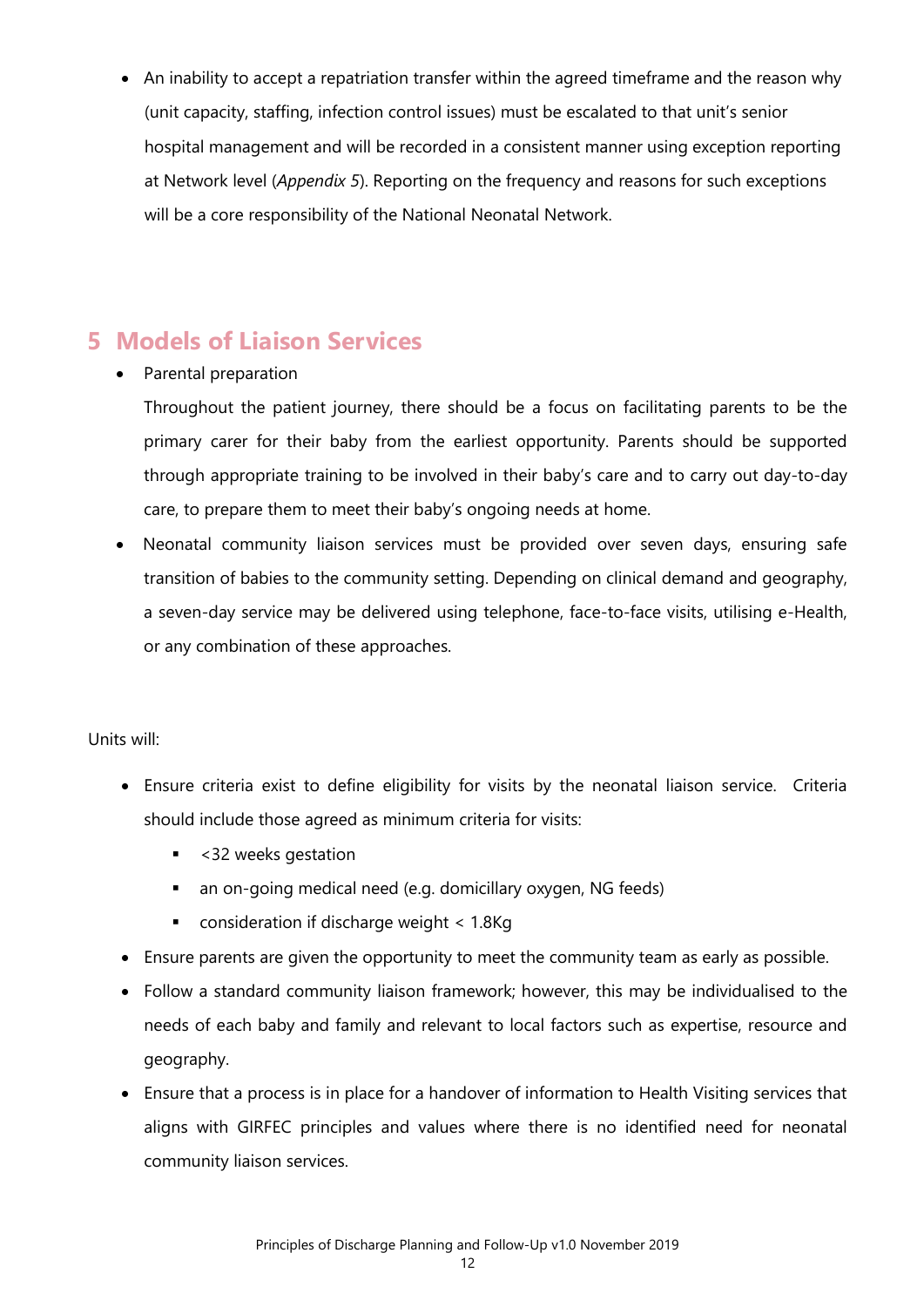- Ensure there is a robust referral pathway for babies who are being transferred to Community Paediatric Liaison Nurses, where this is applicable locally.
- Ensure the seven-day service meets the local geographical need, utilising technology as appropriate for reviews e.g. "Attend Anywhere" or "vCreate".
- Neonatal community liaison follow-up will be provided by a team of nurses utilising a skill mix and expertise appropriate to the scope of the service dependent on activity and geography.

#### Units will:

- Have a designated lead for neonatal community liaison services who provides leadership, strategic direction and support to the team.
- Ensure that the skill mix within the team is appropriate to the requirements of the local area to deliver a robust seven-day service, appreciating this can be delivered by various modalities e.g. telephone.

#### Communication

- Units should establish a multidisciplinary team weekly meeting with a designated Consultant to discuss any concerns about babies out in the community, babies attending clinic and discharge planning of babies in unit.
- Each unit will ensure that information is available to inform parents/carers about the liaison service and the roles of staff within this service.
- Each unit will have clear onward referral pathways in place to escalate concerns noted by members of the community liaison team.
- Each unit will use technology and e-health to provide an efficient and effective community liaison support service.
- Units will undertake telephone/ "Attend Anywhere" consultations where practicable.
- Each unit will engage in audit and benchmarking activities to contribute to the National Neonatal Audit Project (NNAP) as a minimum, and to demonstrate that these key principles are achieved.
- Each unit should have an identified lead for community follow up to ensure optimal data completeness and effective liaison between boards.
- Each unit will reflect on outcome data and service user experience to inform service developments locally and across the Network.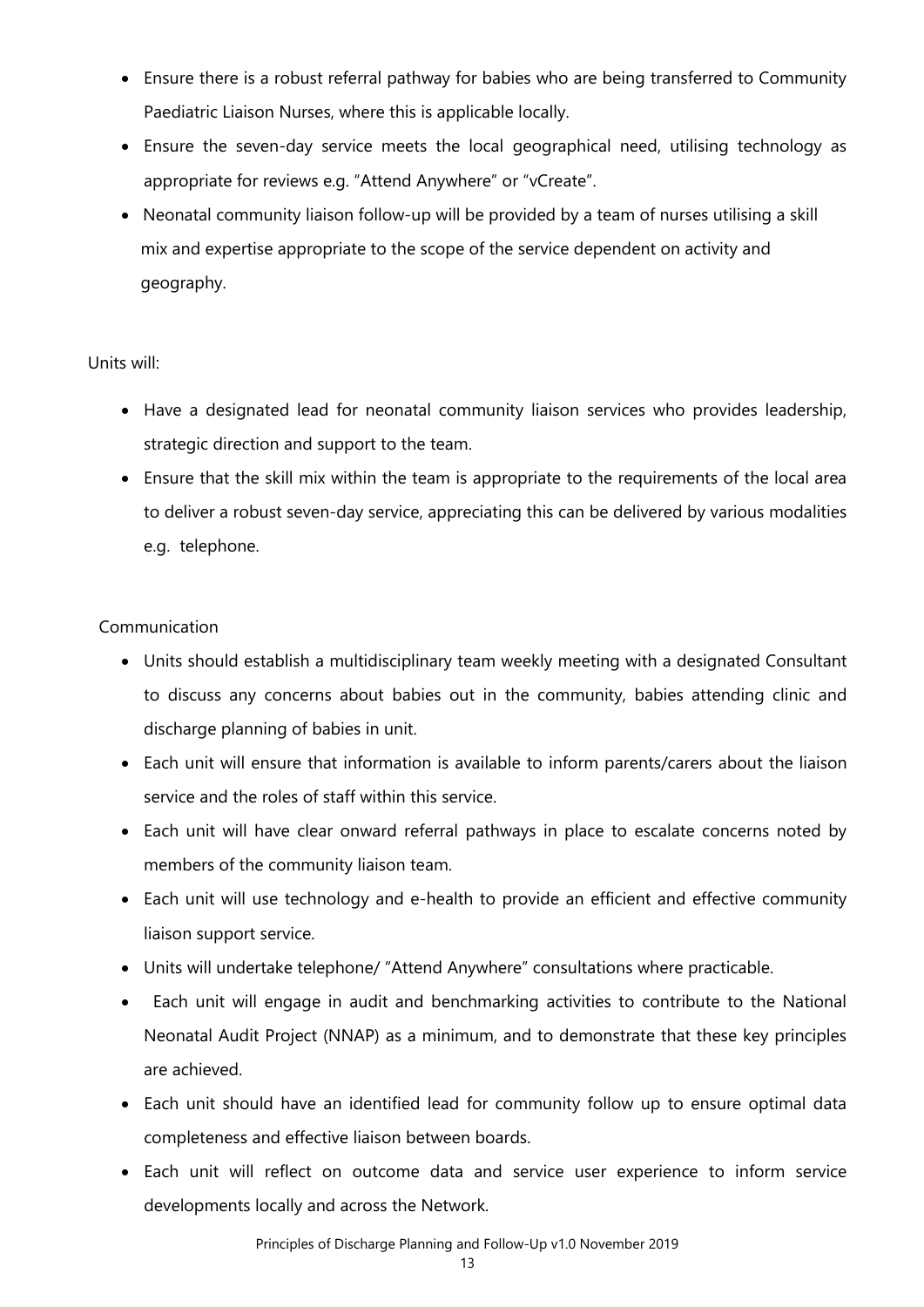## **6 Principles of Delivering Neonatal Follow-Up**

Preterm infants and infants who have difficulties at the time of birth require a co-ordinated and structured approach to developmental follow-up.

All units should:

- Introduce the concept of neonatal follow-up early in the patient journey and revisit the conversation throughout the admission.
- Apply a structured follow-up framework; however, this may be individualised to the needs of each baby and family and reflect local service delivery.
- Provide enhanced surveillance and support as per NICE (2017) guidance for all babies <30 weeks gestation and those with additional risk factors *as a minimum.*
- Recognise that babies born at <32 weeks gestation or with a birth weight <1500g are considered at high risk of neurodevelopmental sequelae and a multidisciplinary program of neonatal follow-up is recommended (British Association of Perinatal Medicine, 2010).
- Recognise that babies born at 32+0 to 33+6 weeks gestation remain at elevated risk of neurodevelopmental sequelae and tailored care pathways should be designed to support developmental surveillance in this group.
- Ensure that babies born at 34+0 or above with no additional risk factors will follow the Universal Screening Pathway provided by the Health Visiting service in line with developmental follow-up guidance (NICE, 2017) and the postnatal care guideline (NICE, 2015).
- Ensure the principles and approach of GIRFEC underpins the communication between health professionals and planning of follow-up arrangements for all babies.
- An example of neonatal follow-up triage is provided in *Appendix 6 and 7.*

Neurodevelopmental follow-up will be provided by a multidisciplinary team with expertise in neonatal neurodevelopmental assessment. The multidisciplinary team could include neonatologists, allied health professionals, community liaison staff, general practitioners and paediatricians. The team will support and empower families to act as an advocate for their child.

• Professionals who provide services to neonates require a highly complex set of skills including enhanced assessment, observation, intervention, evaluation and interpretation of findings for the preterm and high-risk infant population in a follow-up setting. This includes advanced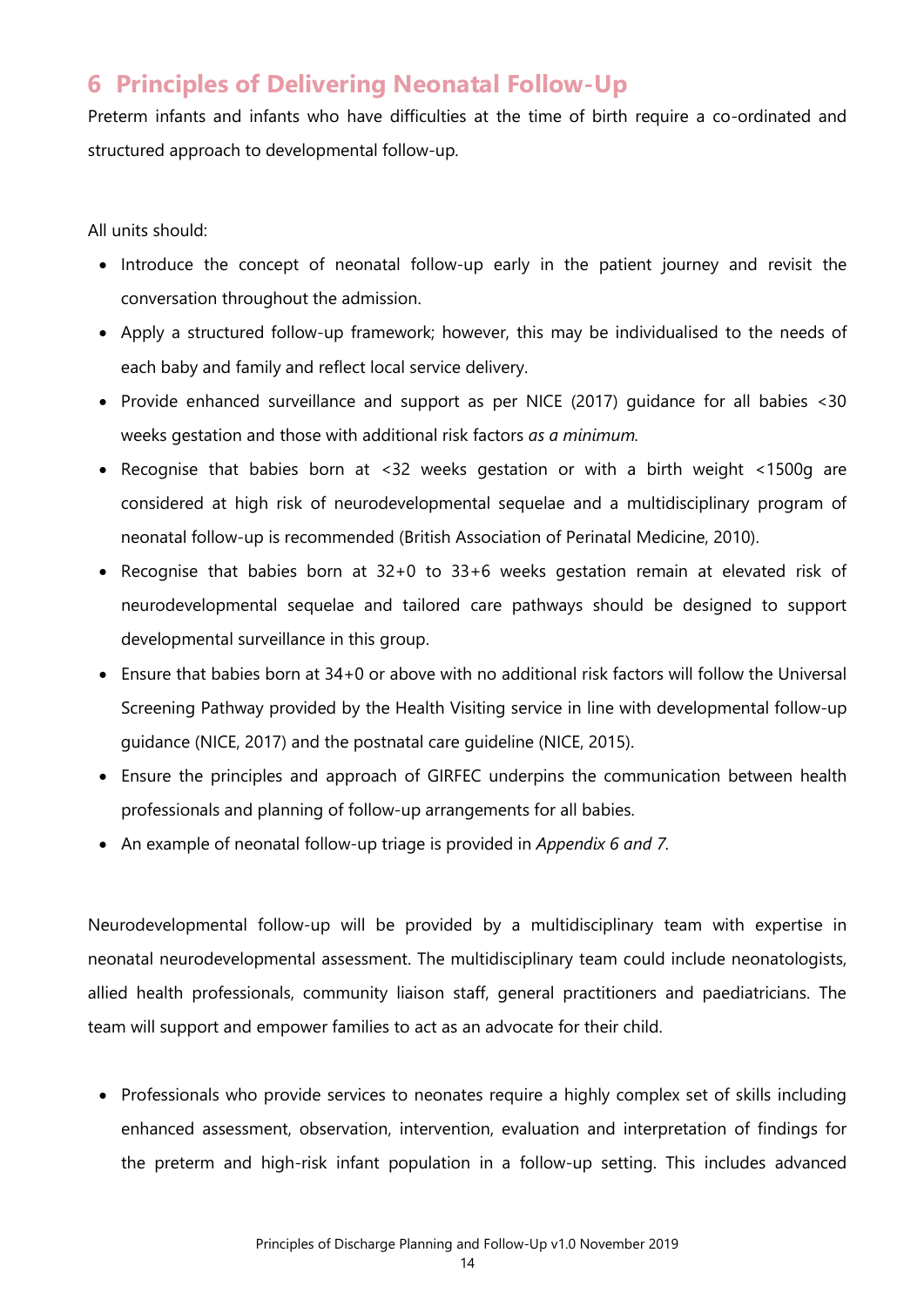clinical training in the neonatal setting and sound theoretical and evidenced based knowledge underpinning their practice.

- Some professions will have additional supporting documents detailing skills and experience required more specifically (Association of Paediatric Chartered Physiotherapists (APCP), 2011; Royal College of Occupational Therapists (RCOT), 2017; British Dietetic Association (BDA), 2018; Royal College of Speech and Language Therapists (RCSLT).
- Health Visitors, General Practitioners and family nurse practitioners will have access to specific support and resources to enhance understanding of preterm development and common developmental problems encountered by high-risk infants.

Standardised information is available to compliment the discharge process, supporting parents in the transition to home and promoting ongoing development

- All parents whose babies will be returning to a neonatal follow-up clinic will receive the national leaflet 'Ready for Home'*.* This is available from the Scottish Perinatal Network website: perinatalnetwork.scot.
- The 'Ready for Home' leaflet may be supported by further information about specific follow-up pathways in local areas if required.
- All parents of babies not returning to clinic will be signposted to resources to allow them to support development of their baby. A selection of resources are available to support health care professionals and families. These can be found at the Scottish Perinatal Network website: perinatalnetwork.scot.

Each unit will have clear onward referral pathways where developmental concerns are identified (e.g. ophthalmology, neurology, AHP's, Community Paediatrics).

Each unit will consider how technology and eHealth can be used to support the implementation of effective support and surveillance.

Each unit will engage in audit and benchmarking activities and demonstrate that these key principles are achieved. Each health board will contribute to the National Neonatal Audit Project (NNAP).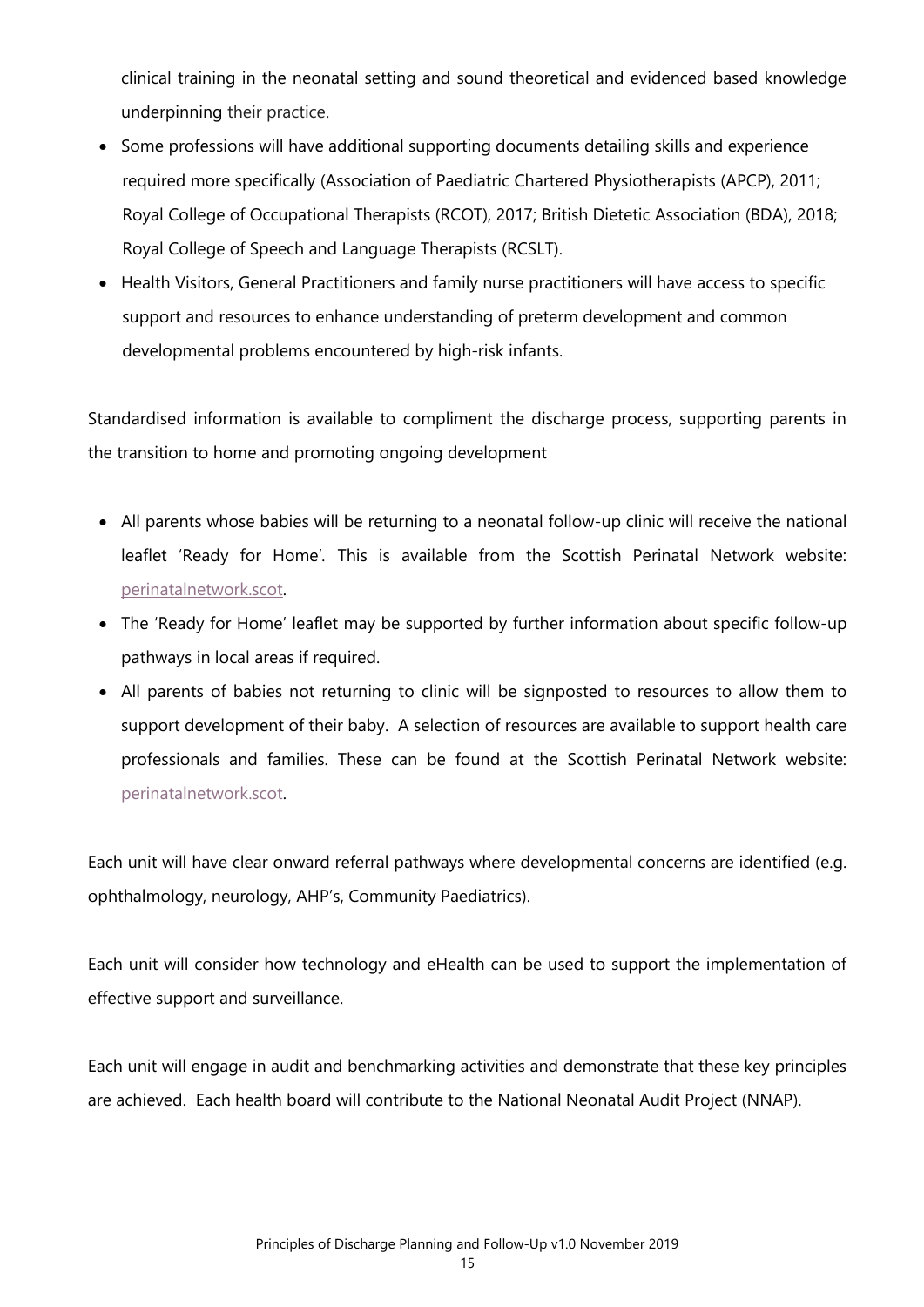Each unit should have an identified lead for follow-up data to ensure optimal data completeness, which may include liaising with other Health Board leads (a list of neonatal outcome data leads to be hosted on National Neonatal Network website).

Each unit will participate in data sharing events to share experiences and learning between units.

All units will reflect on outcome data and service user experience to inform service developments locally and across networks.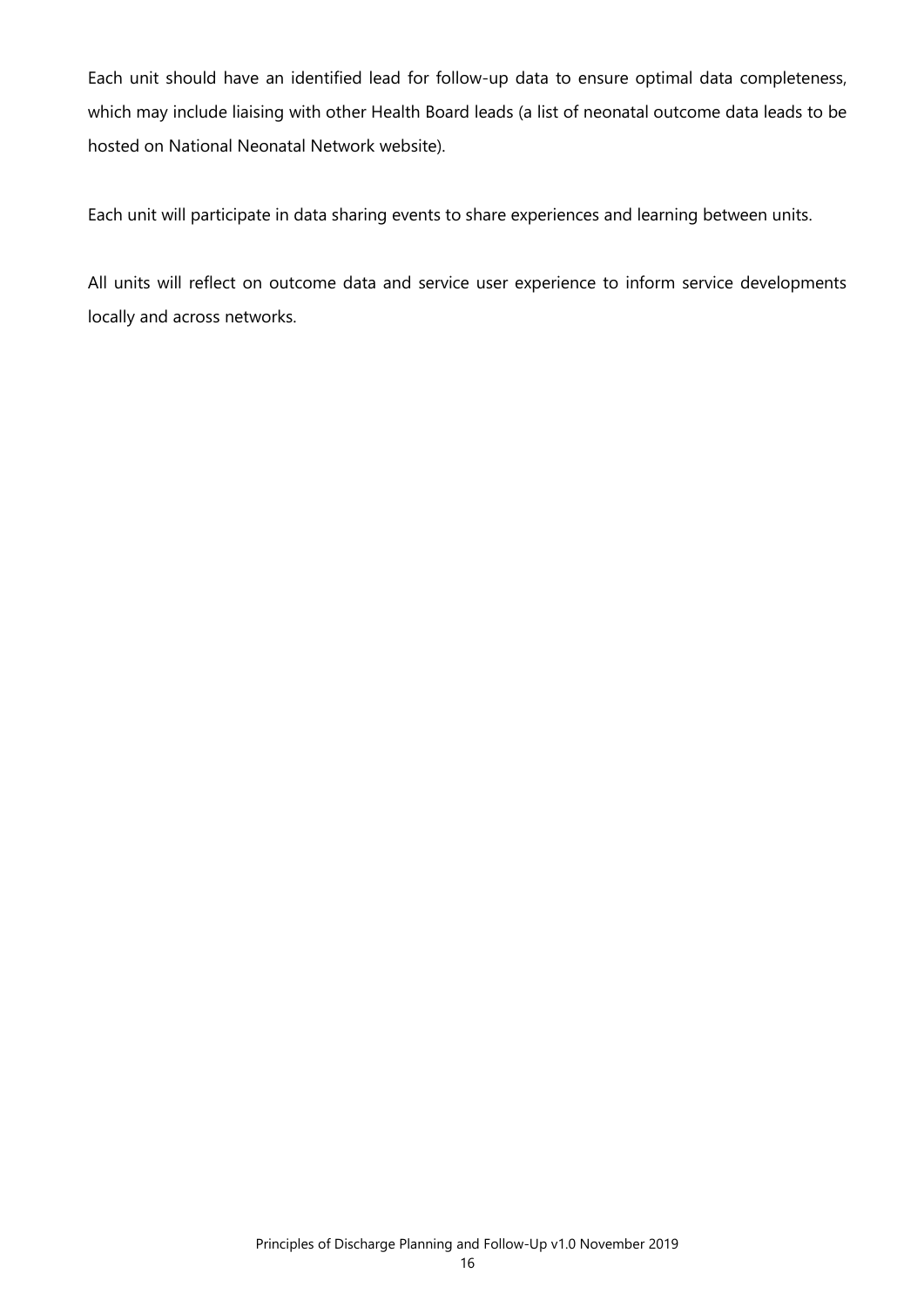## **7 References**

- 1. Discharge Planning Report: best practice in transitions of care 2016. The Queen's Nursing Institute, London.
- 2. Seaton et al (2018) "Estimating neonatal length of stay for babies born very preterm". *Arch Dis Child Fetal Neonatal Ed* 2018;0:F1-F5.
- 3. British Association of Perinatal Medicine (BAPM) (2010) *Service Standards for Hospitals providing Neonatal care*. 3rd ed.
- 4. Brady, A. and Smith, P. (2011) *A Competence Framework and Evidenced-Based Practice Guidance for the Physiotherapist working in the Neonatal Intensive Care and Special Care Unit in the United Kingdom*. Association of Paediatric Chartered Physiotherapists, London.
- 5. British Dietetic Association (2018) *Competencies for Neonatal Dieticians: Neonatal Sub-Group Recommendations*. British Dietetic Association, Birmingham.
- 6. Gibbs, D. and Thompson, A. (eds) (2017) *Occupational therapy in neonatal services and early intervention: Practice guideline*. Royal College of Occupational Therapists, London.
- 7. National Institute for Health and Care Excellence (NICE) (2017) *Developmental follow-up of children and young people born preterm*. NICE guideline 72.
- 8. National Institute for Health and Care Excellence (NICE) (2015) *Postnatal care up to 8 weeks post birth*. NICE [online]. Available from: https://www.nice.org.uk/guidance/CG37.
- 9. *Getting it right for every child* (GIRFEC). Available from: https://www.gov.scot/polices/girfec/.
- 10. Scottish Government (2017) *The Best Start: A five-year forward plan for maternity and neonatal care*.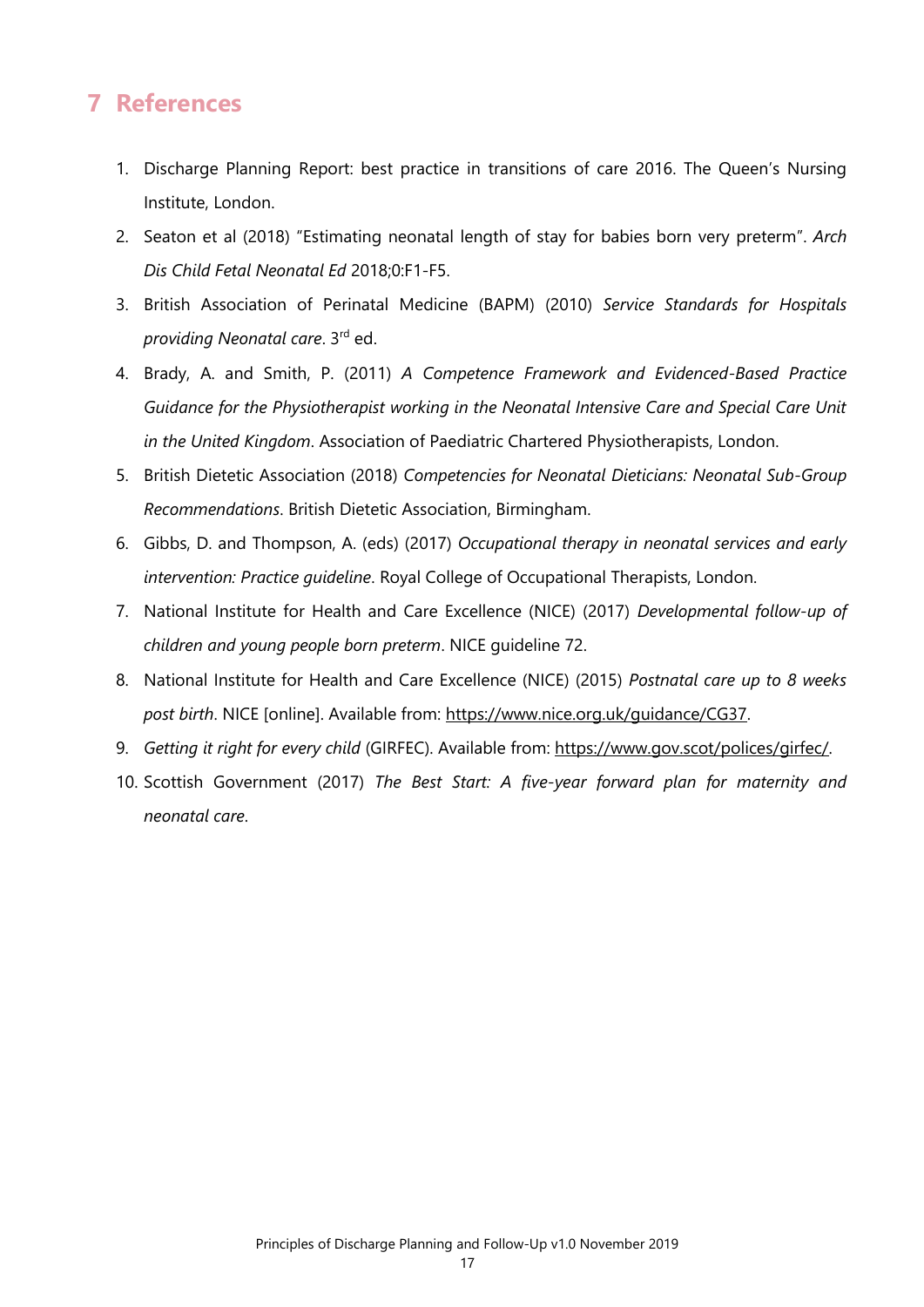# **8 Group Membership**

| <b>Discharge Planning Group</b> |                                        |                        |  |
|---------------------------------|----------------------------------------|------------------------|--|
| Judith Simpson (Lead)           | <b>Consultant Neonatologist</b>        | NHS GGC                |  |
| Tanya Dunbar (Lead)             | <b>Community Liaison Nurse</b>         | <b>NHS Tayside</b>     |  |
| Morag Campbell                  |                                        |                        |  |
| (Facilitator)                   | <b>Consultant Neonatologist</b>        | <b>NHS GG&amp;C</b>    |  |
| <b>Alison Blair</b>             | <b>Sister Midwife Neonatal</b>         | <b>NHS FV</b>          |  |
| <b>Beth Black</b>               | <b>Community Liaison Nurse</b>         | <b>NHS Fife</b>        |  |
| <b>Christine MacIntosh</b>      | Senior Charge Nurse                    | <b>NHS GG&amp;C</b>    |  |
| <b>Gill Stewart</b>             | <b>Community Liaison Nurse</b>         | NHS Lothian            |  |
| Jane Telfer                     | Senior Charge Nurse                    | <b>NHS Lanarkshire</b> |  |
| Janice Heggie                   | Senior Charge Midwife Designate        | <b>NHS GG&amp;C</b>    |  |
| Joanne Cattan                   | Qualified in Speciality Neonatal Nurse | <b>NHS GG&amp;C</b>    |  |
| Laura Cardwell                  | Qualified in Speciality Neonatal Nurse | <b>NHS GG&amp;C</b>    |  |
| Lynda Graham                    | Physiotherapist                        | NHS A&A                |  |
| Marjory Clark                   | Senior Charge Nurse                    | NHS GG&C               |  |
| Julie Cruickshanks              | <b>Neonatal Midwife</b>                | <b>NHS GG&amp;C</b>    |  |
| Stephanie Hughes                | <b>Community Liaison Nurse</b>         | <b>NHS Lothian</b>     |  |
| Sumaiya Mohamed Cassim          | <b>Consultant Neonatologist</b>        | <b>NHS Lanarkshire</b> |  |
| Kate McLean                     | <b>Health Visitor</b>                  | <b>NHS Tayside</b>     |  |
| Lizzie Beattie                  | Parent Representative                  |                        |  |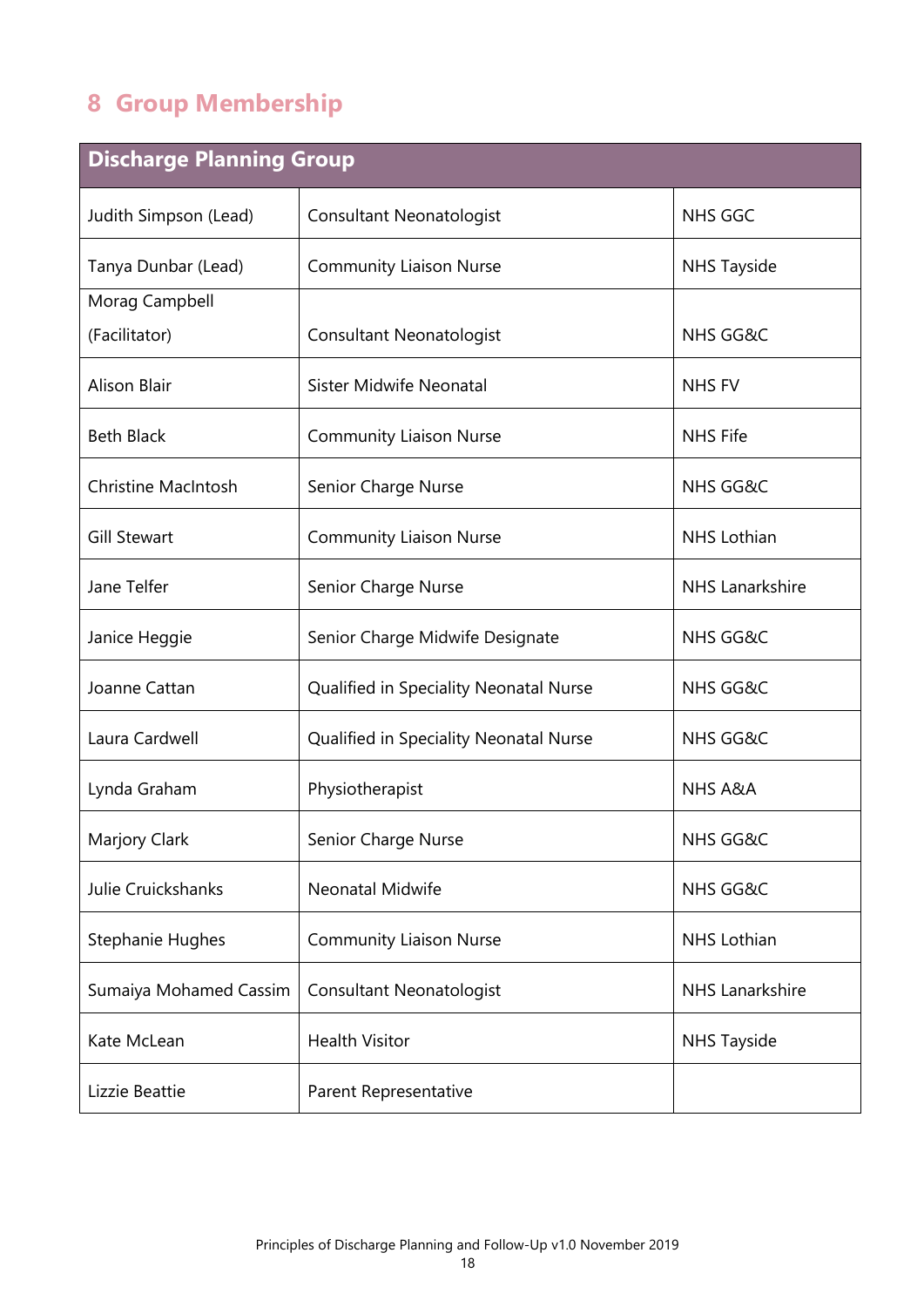| <b>Repatriation Group Membership</b> |                                           |                        |  |  |
|--------------------------------------|-------------------------------------------|------------------------|--|--|
| Una Macfadyen (Lead)                 | Consultant Paediatrician                  | <b>NHS FV</b>          |  |  |
| Nicole Bauwens (Lead)                | Neonatal Unit Manager                     | <b>NHS Grampian</b>    |  |  |
| Lesley Jackson (Facilitator)         | <b>Consultant Neonatal Medicine</b>       | <b>NHS GG&amp;C</b>    |  |  |
| Claire Weir                          | Senior Charge Nurse                       | <b>NHS GGC</b>         |  |  |
| <b>Gill Currie</b>                   | <b>Occupational Therapist</b>             | <b>NHS Lanarkshire</b> |  |  |
| <b>Helen Peck</b>                    | Tamba                                     | <b>TAMBA</b>           |  |  |
| Jane Anderson                        | High Dependency/Special Care Co-ordinator | <b>NHS Lothian</b>     |  |  |
| Kathleen Brown                       | <b>Consultant Neonatologist</b>           | <b>NHS Tayside</b>     |  |  |
| <b>Kirsty MacInnes</b>               | Best Start Project Midwife                | <b>NHS FV</b>          |  |  |
| Lorraine McGrory                     | <b>Consultant Neonatologist</b>           | <b>NHS</b> Lanarkshire |  |  |
| Lynette Mackenzie                    | <b>Clinical Nurse Manager</b>             | <b>NHS Fife</b>        |  |  |
| <b>Margret Reeves</b>                | Surgical Neonatal Liaison Nurse           | <b>NHS GG&amp;C</b>    |  |  |
| Vhari Carr                           | Charge Midwife, St Johns                  | <b>NHS Lothian</b>     |  |  |
| Susan Kayes                          | <b>Health Visitor</b>                     | <b>NHS</b> Lanarkshire |  |  |
| Kirsten Lyons                        | Acute Surgical Neonatal Physiotherapist   | <b>NHS GG&amp;C</b>    |  |  |
| Annmarie Wilson                      | <b>Neonatal Head of Service ScotSTAR</b>  | SAS                    |  |  |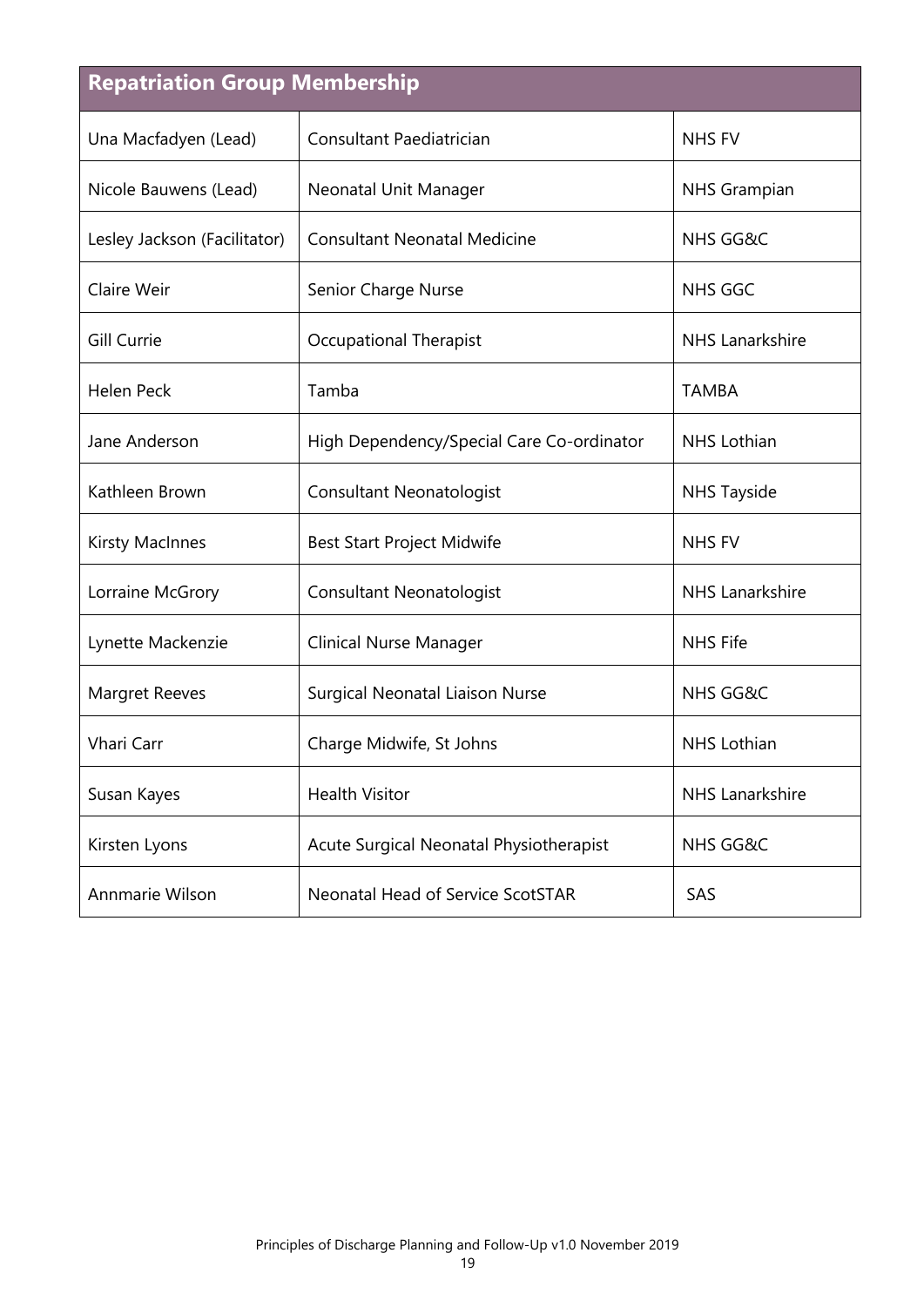# **Models of Liaison Group Membership**

| Ewen Johnston (Lead)       | <b>Consultant Neonatologist</b>               | <b>NHS Lothian</b>     |
|----------------------------|-----------------------------------------------|------------------------|
| Hazel Freireich (Lead)     | <b>Charge Nurse</b>                           | <b>NHS A&amp;A</b>     |
| Cathy Grieve (Facilitator) | Network Manager (NoS)                         | <b>NHS Tayside</b>     |
| Aileen Duncan              | Senior Charge Nurse                           | <b>NHS Grampian</b>    |
| Fiona Martin               | <b>Community Liaison Nurse</b>                | <b>NHS Lanarkshire</b> |
| Gopal Krishnan             | <b>Consultant Neonatologist</b>               | <b>NHS Lanarkshire</b> |
| Kerry Kasem                | <b>Consultant Neonatologist PRM</b>           | <b>NHS GG&amp;C</b>    |
| Lisa Matheson              | <b>Community Liaison Nurse</b>                | <b>NHS Highland</b>    |
| Lois Moffat                | Senior Charge Nurse                           | <b>NHS GG&amp;C</b>    |
| Mary Law                   | Senior Charge Nurse                           | <b>NHS Highland</b>    |
| Mo Smith                   | Senior Charge Nurse                           | NHS D&G                |
| Moira Walls                | <b>Community Liaison Nurse</b>                | <b>NHS Tayside</b>     |
| Martina Rodie              | <b>Consultant Neonatologist</b>               | <b>NHS GG&amp;C</b>    |
| Lynn Kuz                   | <b>Charge Nurse</b>                           | <b>NHS Fife</b>        |
| Lynne Kerr                 | <b>Clinical Nurse Manager</b>                 | <b>NHS</b> Lothian     |
| Jo Tinder                  | <b>Staff Nurse</b>                            | <b>NHS Grampian</b>    |
| Diane Macluskey            | <b>Community Liaison Nurse</b>                | <b>NHS GG&amp;C</b>    |
| Elizabeth Black            | <b>Charge Nurse</b>                           | <b>NHS Fife</b>        |
| Jean Cowie                 | Principal Educator NHS Education for Scotland | <b>NMAHP</b>           |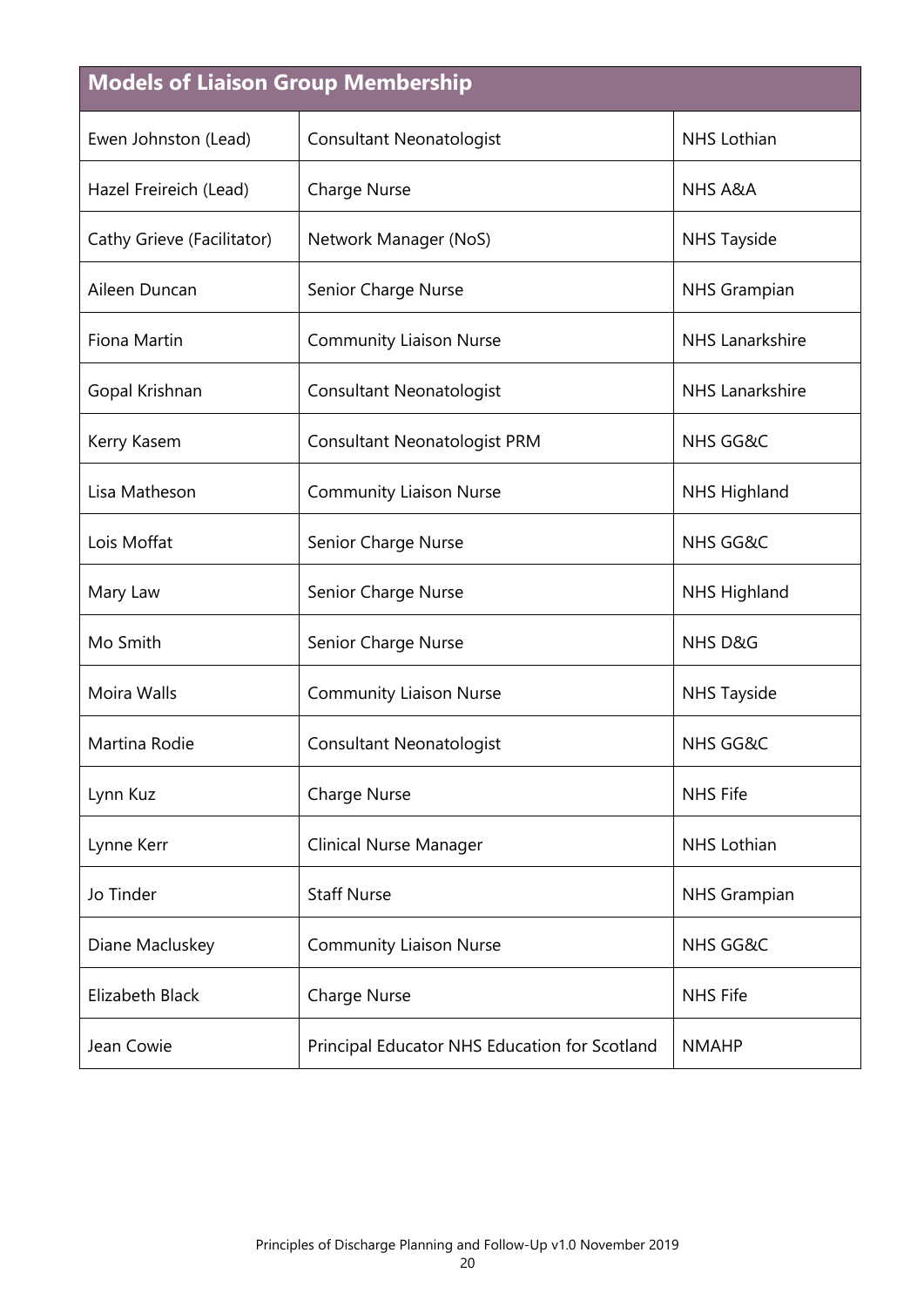| <b>Follow Up Group Membership</b> |                                              |                        |  |  |
|-----------------------------------|----------------------------------------------|------------------------|--|--|
| Suzanne Offer (Lead)              | Physiotherapist                              | <b>NHS Highland</b>    |  |  |
| Magda Rudnicka (Lead)             | Consultant                                   | <b>NHS Lothian</b>     |  |  |
| Alison Wright (Facilitator)       | Neonatal Unit Manager/ANNP                   | <b>NHS Tayside</b>     |  |  |
| Alison Currie                     | Physiotherapist                              | <b>NHS Tayside</b>     |  |  |
| Alison Robertson                  | <b>Clinical Psychologist</b>                 | <b>NHS GGC</b>         |  |  |
| <b>Augusts Anenih</b>             | <b>Consultant Neonatologist</b>              | <b>NHS Lanarkshire</b> |  |  |
| Christine Thompson                | <b>Children's Community Nurse</b>            | <b>NHS Lothian</b>     |  |  |
| Helen Wildbore                    | Healthcare Engagement Manager                | <b>Bliss</b>           |  |  |
| <b>Hilary Cruickshank</b>         | Clinical Specialist Neonatal Physiotherapist | <b>NHS Lothian</b>     |  |  |
| Lorna MacKenzie                   | Senior Charge Nurse                          | <b>NHS GGC</b>         |  |  |
| Lorraine Cairns                   | Neonatal Dietician                           | NHS GGC                |  |  |
| Louise Leven                      | <b>Consultant Neonatologist</b>              | <b>NHS GGC</b>         |  |  |
| Lyndsay Mcalorum                  | Speech and Language Therapist                | <b>NHS GGC</b>         |  |  |
| Natalie Robertson                 | <b>Charge Nurse</b>                          | <b>NHS GGC</b>         |  |  |
| Rosemary Abara                    | <b>Consultant Neonatologist</b>              | <b>NHS Lanarkshire</b> |  |  |
| Rosemary Robertson                | <b>Health Visitor</b>                        | Sth Ayrshire HCSP      |  |  |
| <b>Tracy Mitchell</b>             | Nursery Nurse/Outreach                       | <b>NHS Grampian</b>    |  |  |
| Zoe Whyte                         | <b>Occupational Therapist</b>                | <b>NHS Tayside</b>     |  |  |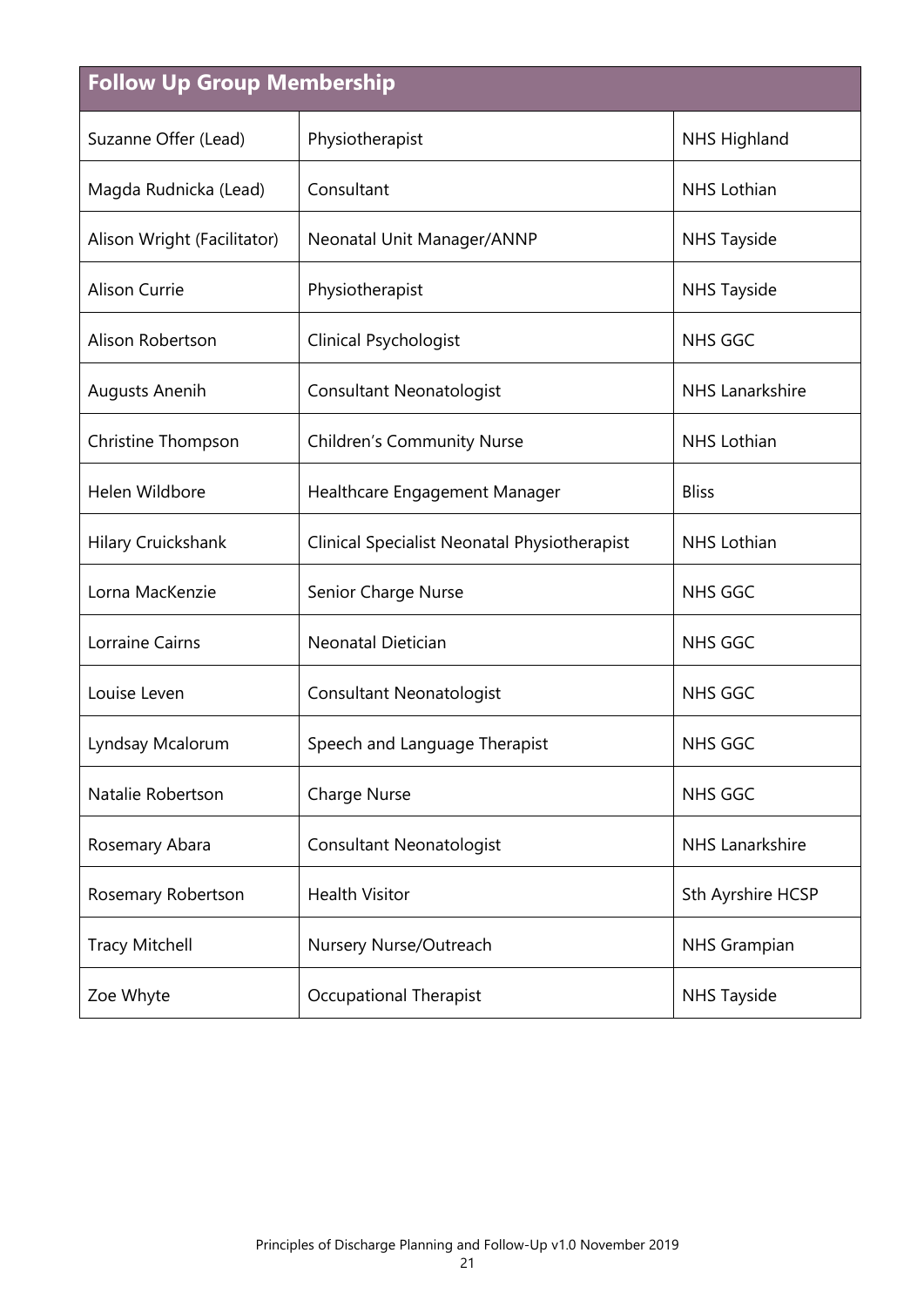## **9 Acknowledgement**

With acknowledgement to Dr Claire Smith, Consultant Neonatal Medicine, NHS Lothian, for her assistance in producing the recommendations relating to infection control requirements in the context of repatriation and transfer between units.

## **10 Appendices**

- Appendix 1: Discharge Planning Pathway
- Appendix 2: Example of Discharge Checklist
- Appendix 3: ScotSTAR Repatriation Transfer Documentation and Booking Process
- Appendix 4: Infection Control Recommendations relating to Transfers between Neonatal Units
- Appendix 5: Exception Reporting Tool Repatriation Transfers Neonatal Services NHS Scotland
- Appendix 6 and 7: Triage Process for Follow Up